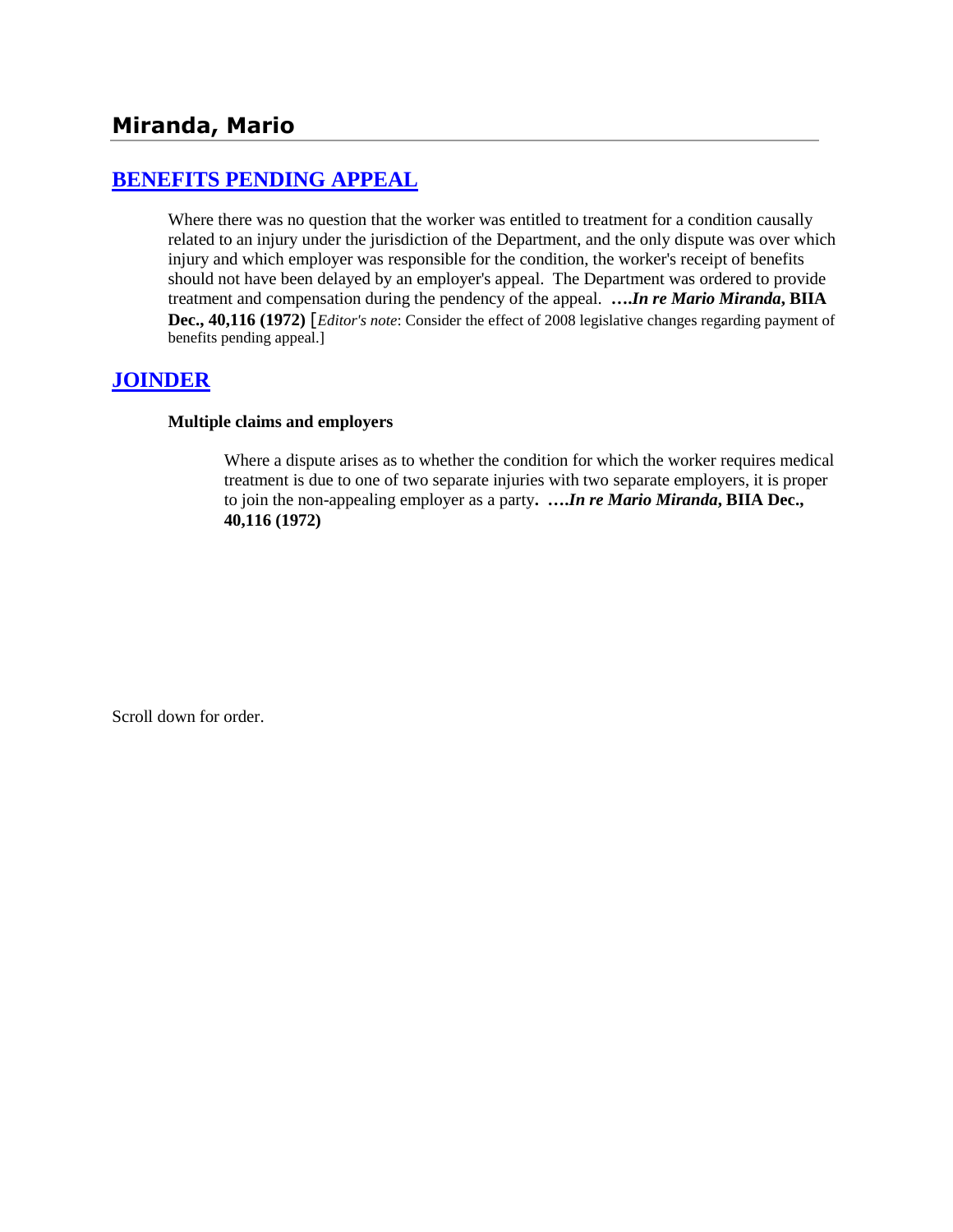### **BEFORE THE BOARD OF INDUSTRIAL INSURANCE APPEALS STATE OF WASHINGTON**

**)**

**) ) )**

**IN RE: MARIO MIRANDA ) DOCKET NO. 40,116**

### **ORDER GRANTING APPEAL, JOINING PARTIES, AND DIRECTING PRESENTATION OF EVIDENCE**

### **CLAIM NO. G-137041**

The employer's notice of appeal in the above-entitled matter came on for consideration before the Board of Industrial Insurance Appeals this day.

The files of the Department of Labor and Industries show that the claimant, on July 1, 1968, sustained an injury to his right knee while employed by The Boeing Company. His industrial insurance claim, based upon that injury, was allowed by the Department and assigned Claim No. F-694905. It was eventually closed with a permanent partial disability award for a 30% loss of function of the right leg at or above the knee.

On January 31, 1971, while employed by Northwest Steel Rolling Mills, Inc., the appealing party herein, the claimant again injured his right knee. He filed an industrial insurance claim based upon this incident, which was allowed by the Department and assigned Claim No. G-137041.

On November 29, 1971, the claimant was examined by an orthopedic surgeon who reported that the claimant was in need of surgery to his right knee but, further, that it would be impossible to determine before surgical exploration whether the required surgical repair was attributable to his 1968 injury, Claim No. F-694905, or to his 1971 knee injury, Claim No. G137041.

On December 14, 1971, the Department entered an order reciting that "there is a question as to whether the present condition and need for surgery is due to the injury of January 31, 1971, assigned claim No. G-137041, charged to Northwest Steel Rolling Mills, Inc., or the injury of July 1, 1968, assigned claim No. F0690905, charged to The Boeing Airplane Company...", and directing that the claimant be provided "with the recommended surgery and due compensation..." and that the same be charged on an "interlocutory" basis to Claim No. G-137041.

On December 30, 1971, the Northwest Steel Rolling Mills, Inc. filed its notice of appeal with this Board, in which it does not contest the claimant's need for surgery or entitlement to compensation from the Department, but does contest the Department's right to charge the Northwest Steel Rolling Mills, Inc., cost experience therefor.

From its consideration of this case, the Board has concluded that it is apparent that the claimant is in need of medical treatment for a condition causally related to an industrial injury under the jurisdiction of the Department of Labor and Industries. The only issue raised by the employer